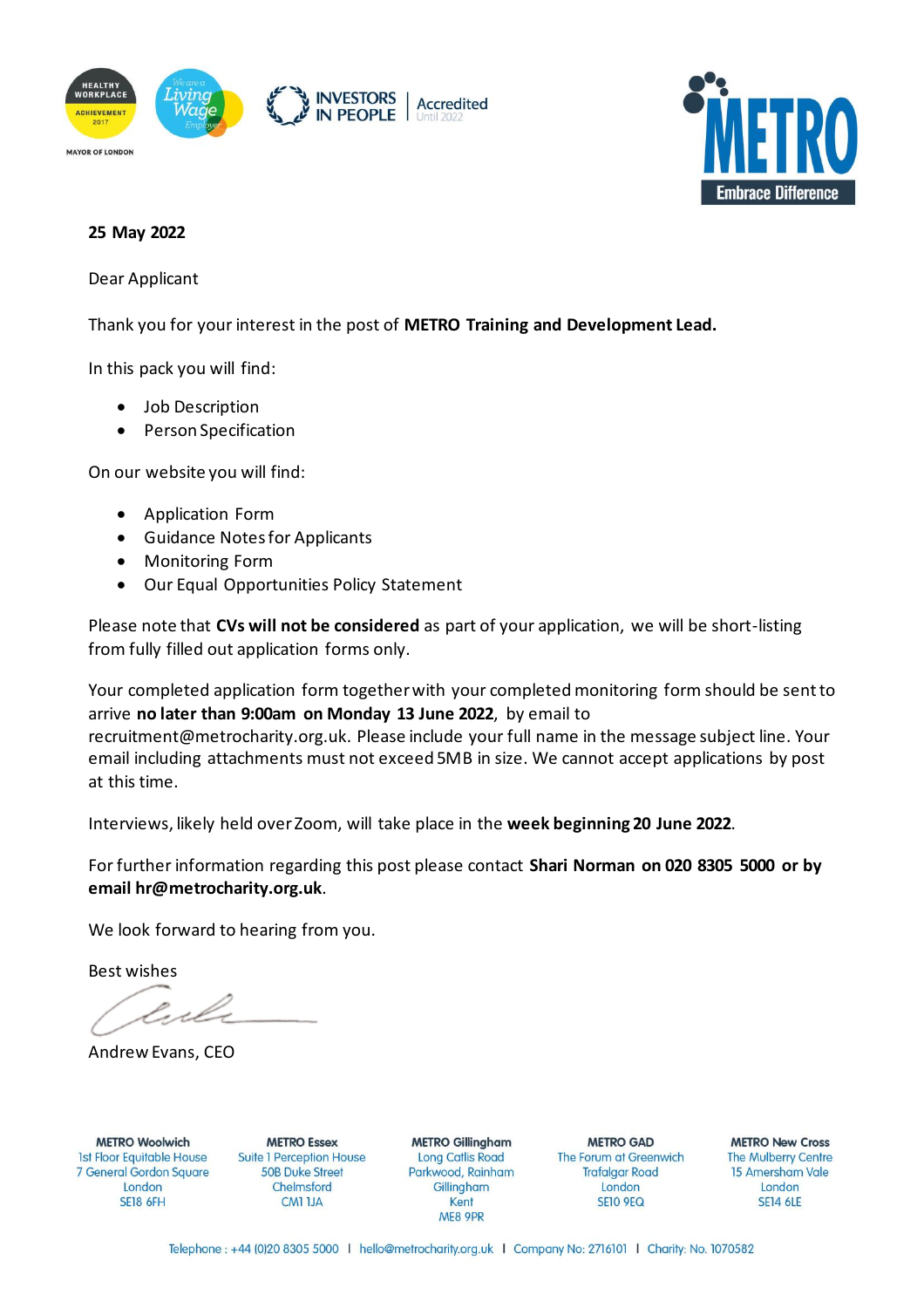# **Job description**

## **Key details**

| Job title                | <b>METRO Training and Development Lead</b>                                                                                                                                |
|--------------------------|---------------------------------------------------------------------------------------------------------------------------------------------------------------------------|
| <b>Employment status</b> | Part-time                                                                                                                                                                 |
| <b>Duration</b>          | Permanent                                                                                                                                                                 |
| Salary/Wage              | £27,363 pa (pro rata)                                                                                                                                                     |
| <b>Hours</b>             | 28 hours a week, with some occasional evening and weekend<br>working. This post would suit applicants looking for flexible, part-<br>time work.                           |
| Line manager             | Training and Development Manager                                                                                                                                          |
| Coordinated by           | N/A                                                                                                                                                                       |
| <b>Employer</b>          | METRO Charity (The Metro Centre Ltd)                                                                                                                                      |
| Location                 | Main location of work is METRO Offices and at external training<br>venues such as schools, predominantly in London. Some home-<br>working can be accommodated if desired. |

## **Job outline**

We are looking for a committed, motivated, and outgoing individual to deliver training for professionals across a variety of sectors, including the education sector. METRO's training offer is promotes inclusive practice, awareness raising and the celebration of diverse intersectional identities. Line managed by the Training and Development Manager, the Training and Development Lead will be responsible for delivering, marketing and selling METRO training and education Programme with the aim of securing contracts with multiple providers. Working with METRO's existing contacts and engaging new partners and stakeholders, the Training and Development Lead will be expected to achieve benchmarked sales.

#### Training and Education Programme

METRO's Education and training Programme provides a holistic, tailored, inclusive approach. The programme is designed to raise awareness of the experiences of LGBTQ+ people, increase insight of Sexual Orientation and Gender Identity (SOGI), and of Relationships and Sex Education (RSE) training. The desired impact of the training is to create more inclusive work and education environments and improve support provided for LGBTQ+ people. Relationship and Sex Education sessions are designed to support education staff to offer lessons more inclusive of an LGBTQ+ experience. Workshops/ resources provided are year group specific, and tailored for specialist subjects. The programme creates an environment where all young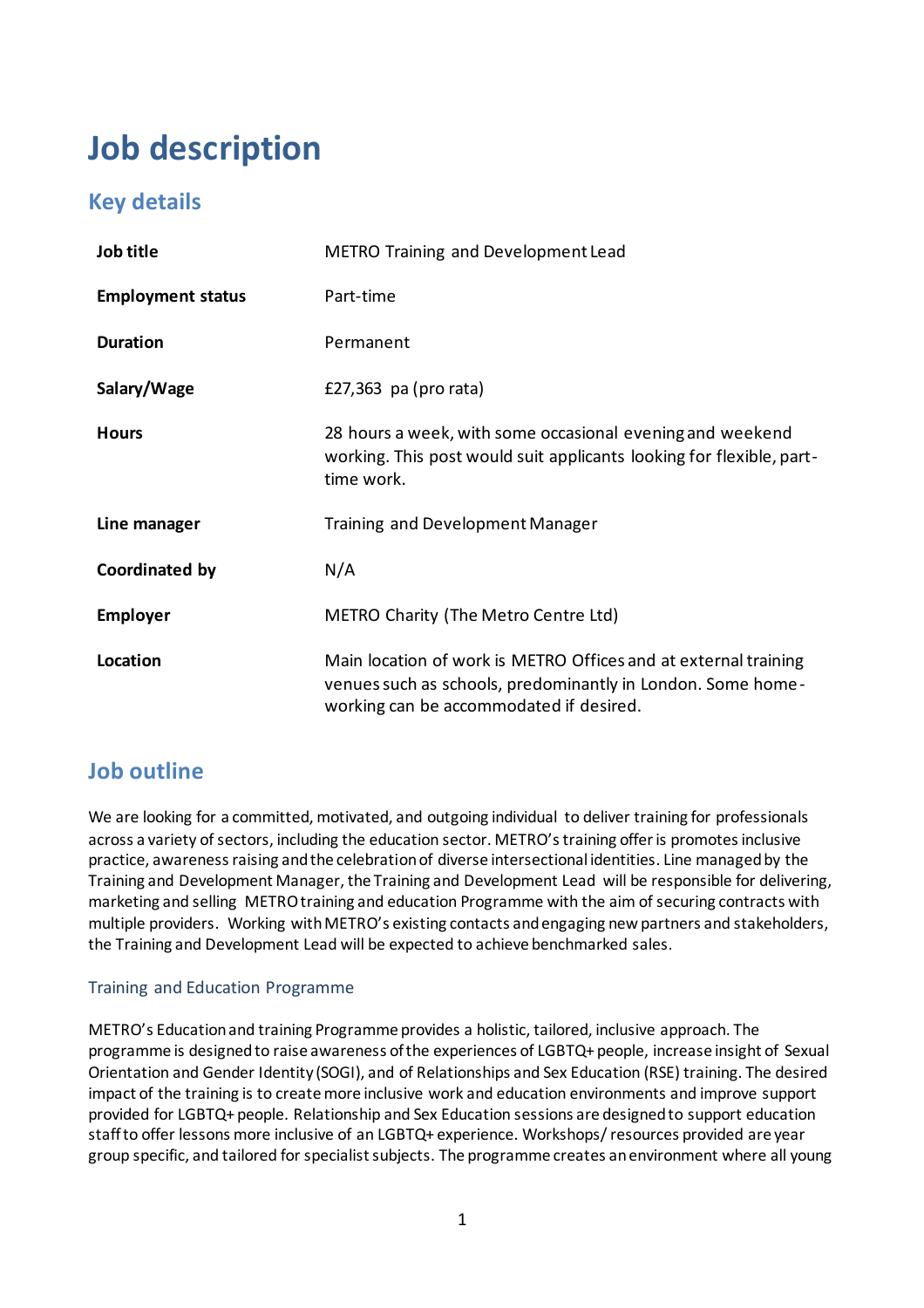people feel safe and celebrated, are more able to fulfil their potential, and where staff feel comfortable and capable to continue this work unsupervised.

The programme also includes Sexual Orientation and Gender Identity training for staff in sectors outside of education. These session are designed to support organisations to provide more inclusive services and to be more supportive of LGBTQ+ colleagues. The METRO training offer is complemented by the charities wider services, which includes a network of LGBTQ+ youth groups, workshops for staff and pupils about sexuality/genderidentity, sexual and reproductive health clinics, HIV prevention and support, and victim support for those affected by LGBTQ+ hate-crime.

### **Main tasks**

- 1. Work with the Training and Development Manager to strengthen METRO's entrepreneurial approach around training and development.
- 2. Promote the METRO training offer; devising suitable marketing and publicity, making contacts and developing working relationships, communicating with providers and securing contracts.
- 3. Deliver all aspects of the training offer to providers across mainly London and the South East, Sussex and Essex and to support the Training and Development manager to further the geographical reach of METRO's training delivery.
- 4. Deliver training and support to education staff on topics including: SOGI Awareness and Inclusion, delivering inclusive RSE, Holistic approaches to inclusive policy, curriculum, and procedures, Safeguarding and legal responsibilities
- 5. Deliver young person's workshops, presentations, assemblies and parent support sessions on topics including: SOGI Awareness and Inclusion, discrimination, stereotyping and language, LGBTQ+ history, Diverse families, love and respect, Gender stereotypes, RSE
- 6. Assist education providers in the creation of LGBTQ+ ally groups, initiating celebration days, ambassadors and equalities steering groups.
- 7. Complete evaluation process for all sessions, including collecting, recording, and evaluating the required data of the participants. Using data gathered to review and develop sessions offered and analyse the impact of these.
- 8. Support the Training and Development Manager in the development, delivery and marketing of METRO training packages.
- 9. Assist in promoting all METRO Domains, and to support service development of METRO more broadly.
- 10. Ability to represent METRO externally in a professional capacity and build strong networks to support METRO initiatives and events where applicable (Pride, World Aids Awareness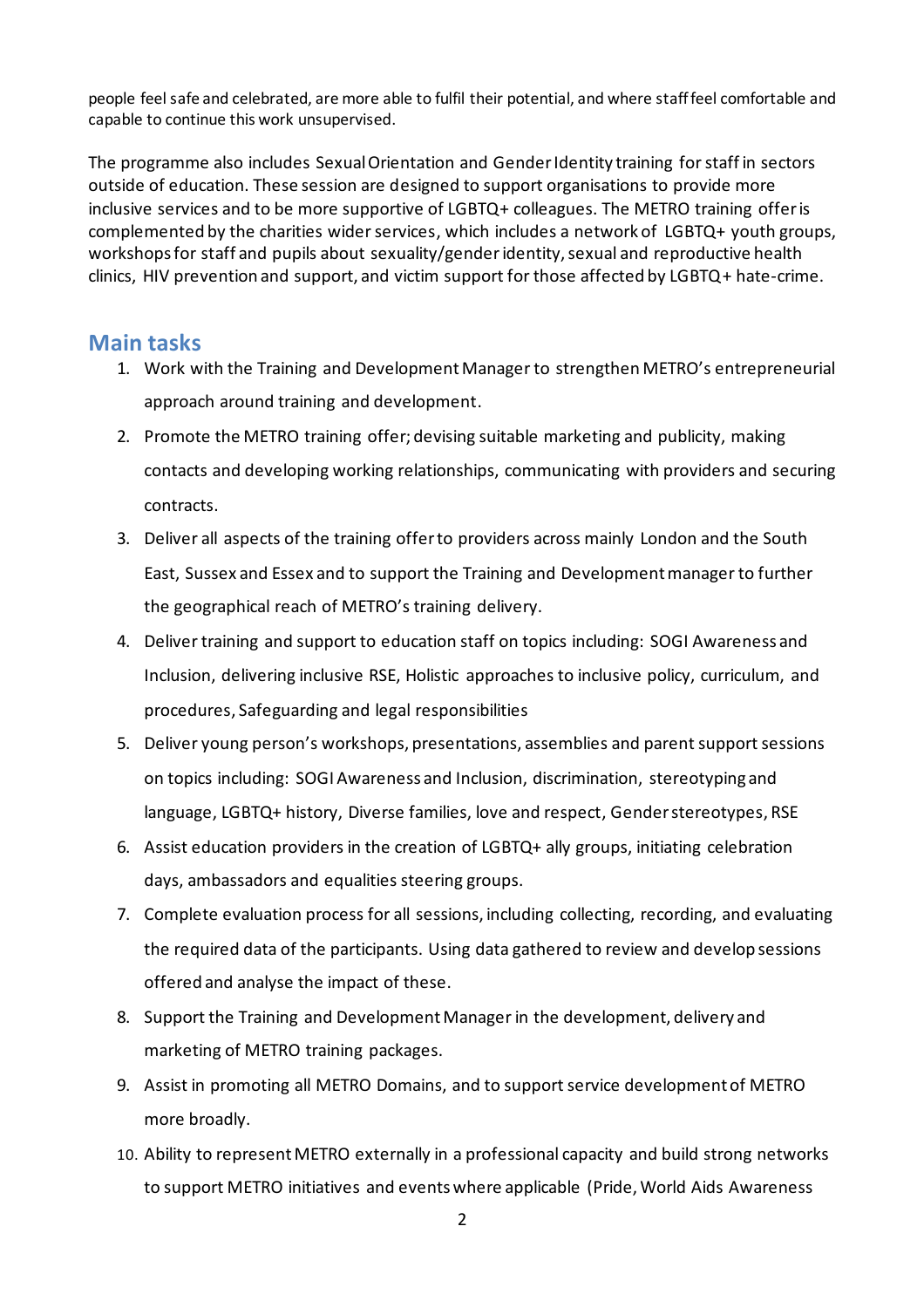Day, LGBT History Month, Black History Month, Disability Action week etc.)

- 11. Undertake some evening and weekend work, sometimes at short notice.
- 12. When required provide additional support to the wider Human Resources and

Volunteering (HRV) Team

### **Other duties**

- 1. Adhere to METRO policies and procedures at all times.
- 2. In line with METRO's policy on Information Governance (IG), confidentiality and data handling, you will be expected to undertake, pass and maintain the required IG modules as indicated by your line manager.
- 3. Ensure sensitive and confidential recording and handling of information in accordance with the Data Protection Act, GDPR regulations and METRO's Information Governance policies.
- 4. In line with METRO's policy on Safeguarding, you will be expected to undertake, pass and maintain the required Safeguarding Training modules as indicated by your line manager.
- 5. Attend regular supervision, and to undertake appropriate training as agreed. Maintain and update knowledge, skills and undertake continuing education in accordance with personal and service needs within a framework of a personal development plan.
- 6. Undertake any other appropriate duties as requested by your manager. If these duties are extensive and of a higher job description scale, the terms and conditions of the post may be varied in negotiation with your line manager.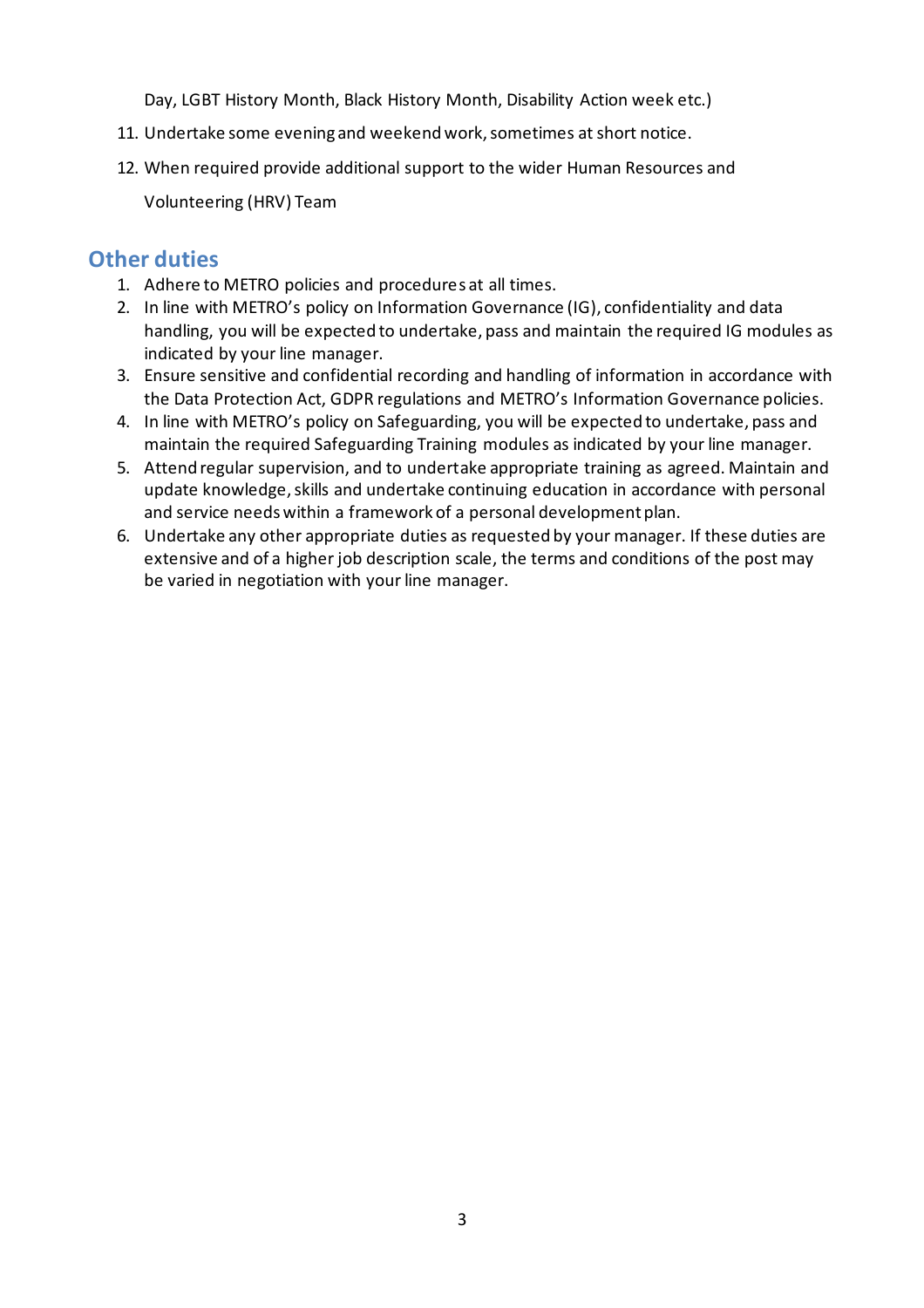# **Person specification**

| Knowledge & Experience                                                                                                                                                                                                                                                                                                         | <b>Skills &amp; Abilities</b>                                                                                                                                 | Essential<br>/Desirable | Application<br>/Interview          |
|--------------------------------------------------------------------------------------------------------------------------------------------------------------------------------------------------------------------------------------------------------------------------------------------------------------------------------|---------------------------------------------------------------------------------------------------------------------------------------------------------------|-------------------------|------------------------------------|
| Experience delivering challenging<br>and thought-provoking training<br>and facilitating workshops for a<br>variety of professionals both<br>online and in person.<br>Knowledge of learning and<br>development concepts and<br>theory.                                                                                          | An ability to use different<br>training methods, and<br>demonstrate an understanding<br>of how adults learn best.                                             | Essential               | Application<br>Form &<br>Interview |
| Experience delivering challenging<br>and thought-provoking sessions<br>and facilitated workshops for<br>young people. Demonstrating<br>knowledge of how young people<br>learn differently to adults.                                                                                                                           |                                                                                                                                                               | Essential               | Application<br>Form &<br>Interview |
| Knowledge and awareness of<br>equalities, diversity, inclusion<br>(EDI) and intersectional<br>approaches.                                                                                                                                                                                                                      | Ability to communicate these<br>EDI concepts when delivering<br>training and representing<br>METRO Charity.                                                   | Essential               | Application<br>Form &<br>Interview |
| Experience designing and<br>developing training and<br>facilitated group sessions.<br>Preferably with knowledge of<br>developing sessions in the areas<br>of: Sexual Orientation and<br>Gender Identity (SOGI or LGBTQ+<br>people), Relationships Sex and<br>Education (RSE) and/or in<br>Diversity, Equalities and Inclusion. |                                                                                                                                                               | Desirable               | Application<br>Form &<br>Interview |
| <b>Experience marketing training</b><br>and resources. Particularly in<br>response to shifts in changing<br>training focus for different<br>sectors.                                                                                                                                                                           | Skills and ability to stay updated<br>and respond to changes in<br>training requirements and shifts<br>in training focus for different<br>sectors.            | Desirable               | Application<br>Form &<br>Interview |
| Experience communicating, both<br>written and verbal. Including<br>using zoom, teams, MS packages,<br>outlook, emails and power point.                                                                                                                                                                                         | <b>Excellent communication skills</b><br>with a particular emphasis on<br>training administration and<br>delivery, developing<br>presentations. An ability to | Essential               | Application<br>Form &<br>Interview |